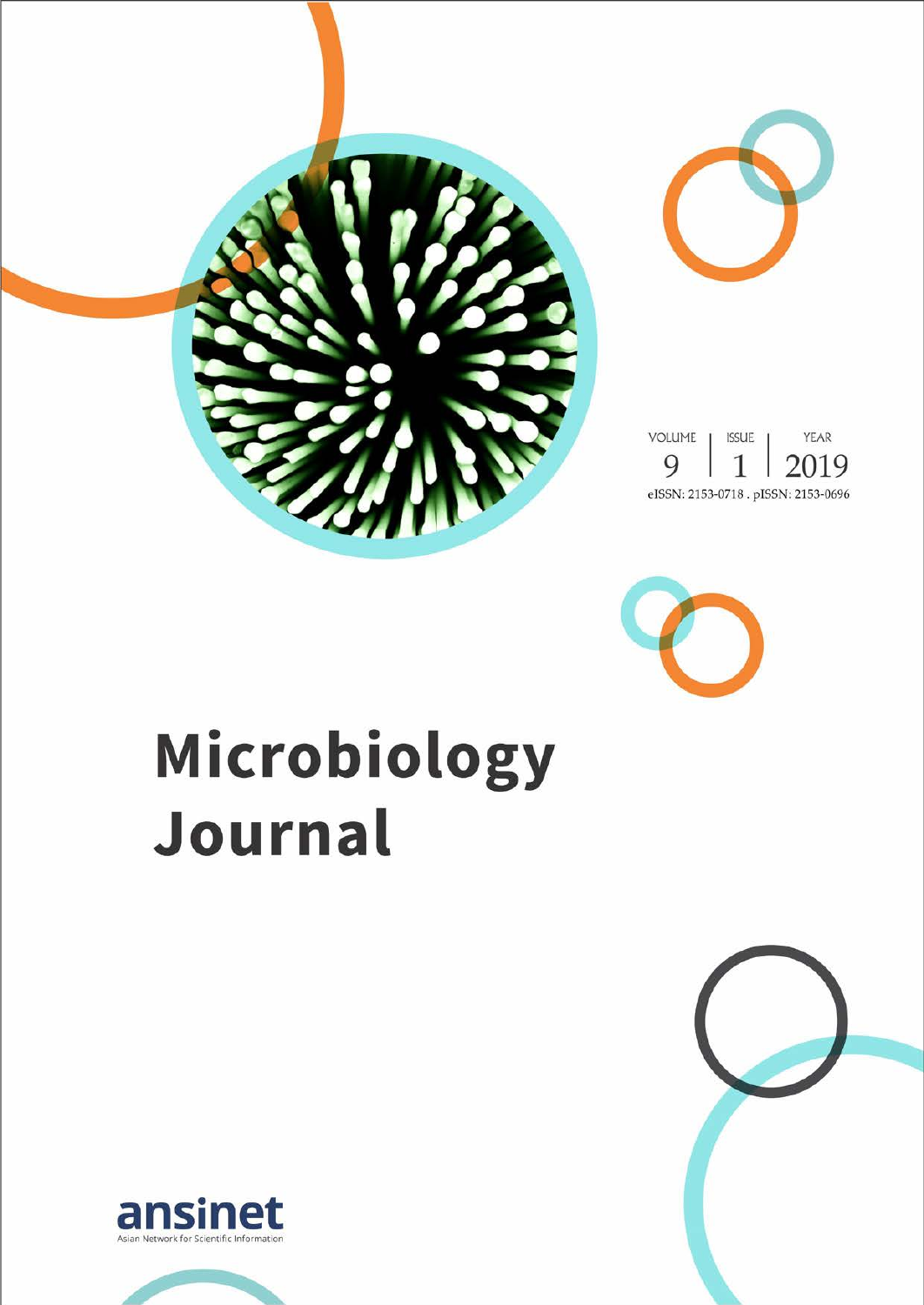#### **OPEN ACCESS Microbiology Journal**

ISSN 2153-0696 DOI: 10.3923/mj.2019.8.13



## **Research Article Assessment of Microbiological Quality of Fresh and Smoked Crabs (***Callinectes amnicola***) Fished and Sold in Southern Benin**

 $^{\text{1}}$ Kadoéito Cyrille Boko,  $^{\text{1}}$ Alida Mélaine Sokan Yambode,  $^{\text{1}}$ Philippe Sessou,  $^{\text{2}}$ Ulbad Polycarpe Tougan,  $^{\rm 1}$ Oscar Nestor Aguidissou,  $^{\rm 1}$ Komagbe Gwladys,  $^{\rm 1}$ Marc T. Kpodekon and  $^{\rm 1}$ Souaïbou Farougou

1 Communicable Diseases Research Unit, Laboratory of Research in Applied Biology, Polytechnic School of Abomey-Calavi, University of Abomey-Calavi, 05 BP 1604, Cotonou, Republic of Benin

 $^{2}$ University of Parakou, Faculty of Agronomy, BP 123, Parakou, Republic du Benin

### Abstract

Background and Objective: Crabs fished in Southern Benin are often distributed in the markets without any means of conservation or processed in very poor hygienic conditions exposing them to pathogens that can cause foodborne diseases to consumers. Therefore, there is a need to assess their safety in order to evaluate the risk for consumers. This study aimed to assess the microbial quality of fresh and smoked crabs fished and sold in Benin. Materials and Methods: To this end, a total of 120 fresh crabs were collected from 3 landing sites of the main water bodies and 3 retail markets and analysed using standard methods. Moreover, 30 smoked crab samples were collected from Dantokpa market and analysed. Results: The study revealed that all of analyzed samples had microbial loads higher than the maximum level required by Federation of Trade and Distribution for fresh crabs and the General Directorate of Food (2000) for smoked crabs. The total viable count was 7.1, 7.3 and 7.4 log CFU g<sup>-1</sup> for fresh crabs from landing sites, markets and the smoked ones, respectively. Statistical analysis revealed significant difference (p<0.01) between microbial counts of market's fresh crabs and those from landing sites. Average fecal coliforms counts were 1.9, 2.0 and 1.4 log CFU g<sup>-1</sup>, respectively with significant difference (p<0.001) between fresh and smoked crabs. Sulphite-reducing bacteria were 1.6 and 0.6 log CFU g $^{-1}$  in fresh and smoked crabs, respectively. All samples were free of Salmonella sp. with Staphylococcus aureus counts satisfactory. Conclusion: The study demonstrates that fresh and smoked crabs sold in Southern Benin are of poor microbial quality and potentially unsafe for consumption.

Key words: Microbial quality, fresh and smoked crabs, Benin

Citation: Kadoéito Cyrille Boko, Alida Mélaine Sokan Yambode, Philippe Sessou, Ulbad Polycarpe Tougan, Oscar Nestor Aguidissou, Komagbe Gwladys, Marc T. Kpodekon and Souaïbou Farougou, 2019. Assessment of microbiological quality of fresh and smoked crabs (Callinectes amnicola) fished and sold in Southern Benin. Microbiol. J., 9: 8-13.

Corresponding Author: Philippe Sessou, Communicable Diseases Research Unit (URMAT), Laboratory of Research in Applied Biology, Polytechnic School of Abomey-Calavi, University of Abomey-Calavi, 05 BP 1604, Cotonou, Republic of Benin Tel: 0022966343182

Copyright: © 2019 Kadoéito Cyrille Boko et al. This is an open access article distributed under the terms of the creative commons attribution License, which permits unrestricted use, distribution and reproduction in any medium, provided the original author and source are credited.

Competing Interest: The authors have declared that no competing interest exists.

Data Availability: All relevant data are within the paper and its supporting information files.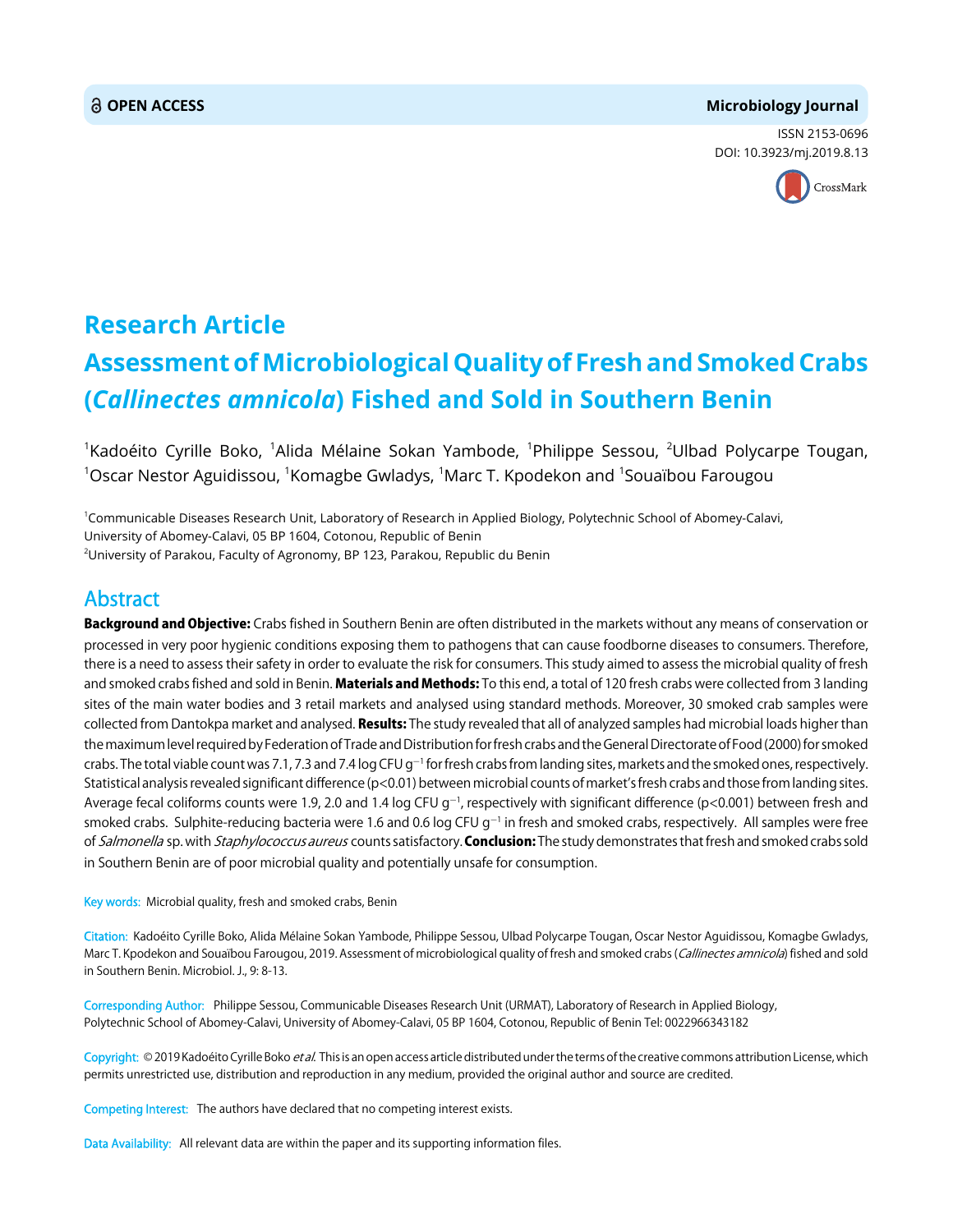#### INTRODUCTION

Fishing is one of the main economic activities in Benin. Continental fishing delivered about 38, 706 t to the national fish production<sup>1</sup> of 55, 294.29 t in 2011. The aquatic ecosystems of Benin shelter various species including fish, mollusks and crustaceans namely shrimps and crabs. These resources are intensely used by the Beninese population where fishing constitutes the first source of animal protein. This activity also contributes significantly in international trade especially for shrimps<sup>2</sup> and crabs<sup>3</sup>. Data from the fisheries directorate estimated the total number of fishers at 50.000 people and fished species to be 15. 000 t/year, for fish 4.000 t of crabs/year and more than 3.000 t of shrimps/year<sup>4</sup>. Crabs are one of the most consumed aquatic resources in Benin after fish. Two species are mainly consumed: Callinectes amnicola and Cardisoma armatum. They have interesting socioeconomic and nutritional importance with high levels of calcium, zinc, iron, sodium and other indispensable minerals<sup>5</sup>. However, much research has not been conducted on crabs in Benin. The only available data on this species in Benin concern its diversity and exploitation $3,6,7$ . Very few studies were interested in the microbial quality of this highly consumed food while crabs are mostly fished in water bodies exposed to various microbial pollutants<sup>8</sup>. After fishing, crabs are often distributed in the markets without any means of conservation or processed in very poor hygienic conditions exposing them to pathogens that can cause foodborne diseases to consumers<sup>9-14</sup>. It is, therefore, necessary to assess the safety of these products in order to evaluate the risk for consumers. The present study was carried out to determine the microbiological quality of fresh and smoked crabs, Callinectes amnicola fished in Lake Nokoué, Lake Ahémé and the lagoon of Porto-Novo and their surrounding retail markets.

#### MATERIALS AND METHODS

**Material:** This study was conducted in four departments namely Atlantique, Littoral, Mono and Oueme located in southern Benin from July-September, 2016. The biological material was made of 120 fresh and 30 smoked crabs Callinectes amnicola. Live crabs were collected at the landing sites of Lake Ahémé, Lake Nokoué and the lagoon of Porto-Novo and in their surrounding markets (Comè, Calavi-Tokpa and Ahidaho, respectively). However, smoked crabs were obtained from Dantokpa market in Cotonou.

#### Methods

Sampling and transportation: Ten fresh crabs were randomly collected twice per month at each of the 6 aforementioned sampling points. The selected crabs were adults of approximately 35-95 g and kept in baskets. Five samples (of 20 individual smoked crabs performed without salting around 60-70 $\degree$ C for 1 h) were collected from 5 randomly selected retailers in Dantokpa market per week for 6 consecutive weeks, making a total of 30 samples. All samples were kept in sterile containers and transported to the lab with cooling elements and immediately analyzed.

Samples preparation and dilutions: Fresh whole crabs were ground using autoclaved porcelain mortar and pestle then serial dilutions were made in accordance with ISO 6887-3: 2003 standards<sup>15</sup>. Briefly, 25 g of ground sample was added to 225 mL of buffered peptone water in a sterile flask. Serial dilutions were thereafter made 10 times with 1 mL of the stock solution in 9 mL of peptone water.

Bacterial enumeration and detection: Bacterial counts and detections were performed following standard methods<sup>16</sup>. Total viable counts were determined on plate count agar (PCA OXOID CM0463) at 30 $^{\circ}$ C, thermotolerant coliforms were enumerated on VRBG agar (Violet Red Bile Glucose) at 44°C, Staphylococcus aureus-like were counted on Baird Parker agar and sulphite-reducing bacteria on trypticase sulphite neomycin (TSN) at 37°C. For the detection of *Salmonella* sp., samples were pre-enriched in buffered peptone water (BPW OXOID CM0509), then enriched in Rappaport-Vassiliadis broth (RV OXOID CM0669) and plated on Salmonella-Shigella (SS) and xylose lysine decarboxylase (XLD) agars and further confirmation was done using API 20E strips. The enumeration was performed using 25 g of crab sample for mother solution and 25 g for detection of Salmonella sp. The obtained results were compared with the standards.

**Statistical analysis:** Data were analyzed using statistical analysis system $17$ . Means and standard errors of microbial loads of the different flora were calculated by the Proc Means procedure. An analysis of variance one way was carried out with the procedure of generalized linear models (Proc GLM). The landing sites and the markets were considered as the sources of variations. F-test was used to determine the significance of every variation factor and the student t-test was used to compare means.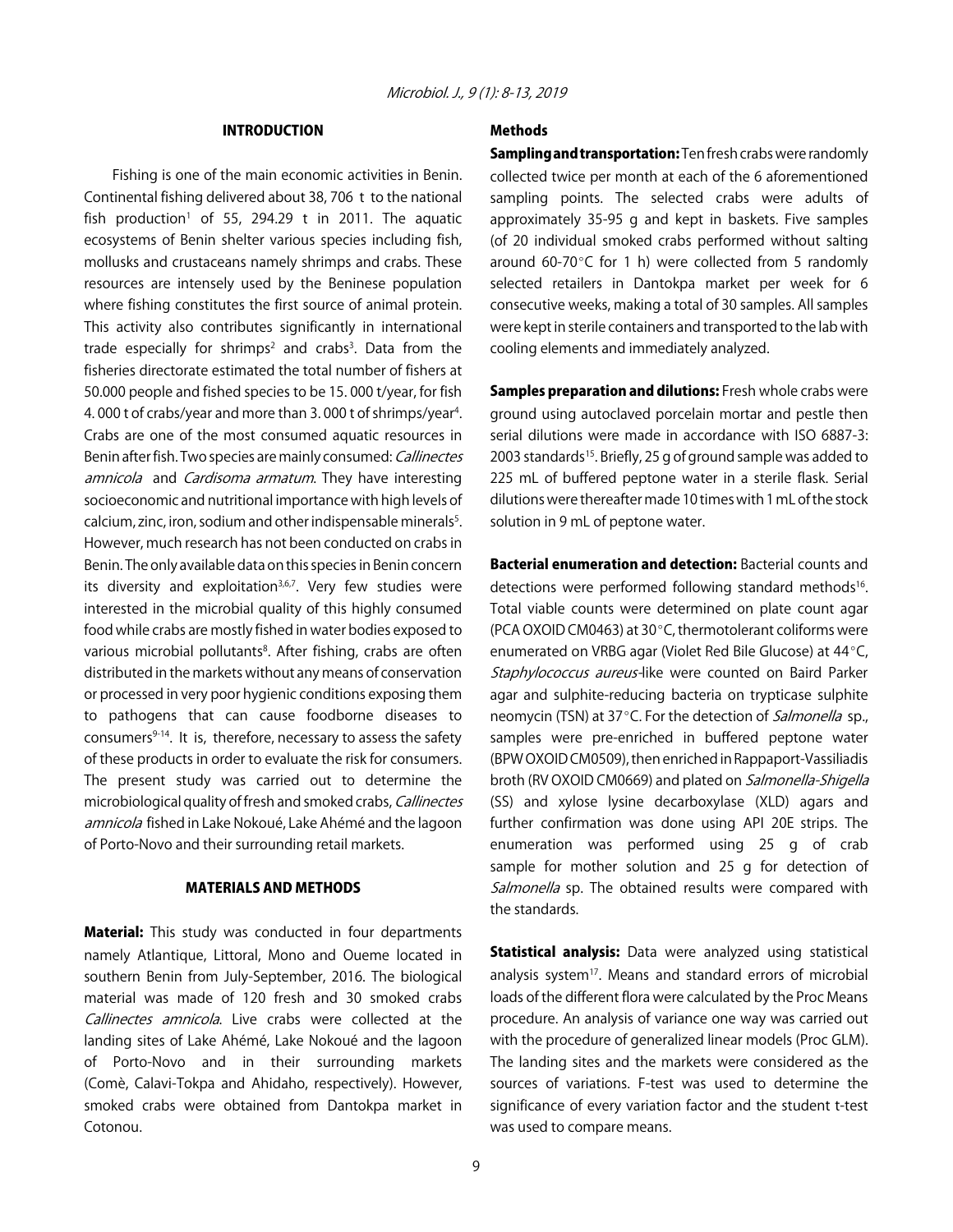#### RESULTS AND DISCUSSION

Microbial quality of fresh crabs and smoked crabs: The total viable count of fresh crabs varied from 7.1-7.3 log CFU  $g^{-1}$  (Table 1) with a non-compliance rate of 100% for samples that originated from landing sites and 97% for those collected from markets. The bacterial load of the fresh crabs varied significantly between landing sites and markets (p<0.05) (Table 1, 4). However, no significant difference was observed within landing sites and within markets (Table 2, 3). The lagoon of Porto-Novo reported the lowest bacterial counts (7.1 log CFU g<sup>-1</sup>), while Nokoué lake had the highest counts (7.2 log CFU g<sup>-1</sup>). The market of Comè

recorded the lowest counts  $(7.2 \text{ log } CFU \text{ g}^{-1})$  and the highest bacterial counts were reported from Calavi-Tokpa market (7.3 log CFU  $g^{-1}$ ). These differences observed were relatively significant from one place to another (p<0.05). Total viable counts of fresh crabs examined in this study were higher than the maximum limits required by FCD (2015) standards for raw crustaceans at distribution level<sup>18</sup>. They were also higher than the counts reported by Dègnon *et al*.<sup>19</sup> and Mègnon *et al*.<sup>20</sup>, respectively for shrimps fished in Ahémé and Nokoue Lakes. Failure to respect the cold-chain, as well as the insalubrity of the markets and a deficient hygiene of the sellers are some of the risk factors.

Table 1: Microbial loads of fresh crabs in the various sampling sites

| Variables                           | டA    | MC    |       | M <sub>7</sub> |       | МA    |       |        |
|-------------------------------------|-------|-------|-------|----------------|-------|-------|-------|--------|
| TVC (10 <sup>7</sup> CFU $q^{-1}$ ) | .69   | 2.01  | .95   | 2.20           | l.43  | 2.56  | U.I   |        |
| FC (CFU $q^{-1}$ )                  | 50.00 | 50.54 | 14.68 | 154.95         | 71.36 | 74.00 | 10.0  | $***$  |
| $SRA$ (CFU $q^{-1}$ )               | 63.00 | 43.81 | 23.52 | 19.00          | 58.36 | 64.64 | 10.0  | $***$  |
| <i>S. aureus</i> (CFU $q^{-1}$ )    | 31.00 | 55.00 | 00.00 | 20.00          | 9.00  | 17.00 | 100.0 | $***$  |
| Salmonella sp. (CFU/25 g)           | Abs   | Abs   | Abs   | Abs            | Abs   | Abs   | Abs   | $\sim$ |

LA: Ahémé lake, MC: Market of Comè, LN: Nokoué lake, MT: Market of Calavi-Tokpa, LP: Lagoon of Porto-Novo, MA: Market of Ahidaho, TVC: Total viable count, FC: Faecal coliforms, SRA: Sulphite-reducing aerobes, CFU: Colony Forming Unit, Abs: Absence, ST: Significance test, N: Norm, \*Significant at 5%, \*\*Significant at 1%, \*\*\*Significant at 0.1%

#### Table 2: Microbial loads of fresh crabs sampled from the three landing sites

|                                     | Nokoué lake         |                                        | Lagoon of Porto-Novo                     |                          | Ahémé lake         |                                       |       |                          |
|-------------------------------------|---------------------|----------------------------------------|------------------------------------------|--------------------------|--------------------|---------------------------------------|-------|--------------------------|
| Variables                           | Mean                | --------------------------------<br>SE | --------------------------------<br>Mean | SE                       | Mean               | -------------------------------<br>SE | N     | <b>ST</b>                |
| TVC (10 <sup>7</sup> CFU $q^{-1}$ ) | .95 <sup>a</sup>    | 0.18                                   | $1.43$ <sup>a</sup>                      | 0.32                     | 1.69a              | 0.38                                  | U.I   | <b>NS</b>                |
| FC (CFU $q^{-1}$ )                  | 114.68 <sup>a</sup> | 20.75                                  | 71.36 <sup>a</sup>                       | 14.73                    | $50.55^{\circ}$    | 13.58                                 | 10.0  | <b>NS</b>                |
| $SRA$ (CFU $q^{-1}$ )               | 23.49 <sup>b</sup>  | 7.07                                   | 58.36 <sup>ab</sup>                      | 10.15                    | 63.00a             | 6.60                                  | 10.0  | $***$                    |
| S. aureus (CFU g <sup>-1</sup> )    | 0.00 <sup>b</sup>   | 0.00                                   | 9.00 <sup>b</sup>                        | 8.82                     | 31.00 <sup>a</sup> | 7.78                                  | 100.0 | ***                      |
| <i>Salmonella</i> sp. (CFU/25 q)    | Abs                 | $\overline{\phantom{0}}$               | Abs                                      | $\overline{\phantom{a}}$ | Abs                | $\overline{\phantom{0}}$              | Abs   | $\overline{\phantom{a}}$ |

TVC: Total viable count, FC: Fecal coliforms, SRA: Sulphite-reducing aerobes, CFU: Colony forming unit, Abs: Absence, SE: Standard error, N: Norm, ST: Significance test, NS: Non-significant, \*\*Significant at 1%, \*\*\*Significant at 0.1%. Means followed by different letters in the same row (a, ab, b) are significantly different

#### Table 3: Microbial loads of fresh crabs sampled from the three markets

|                                     | Calavi-Tokpa market |                                  | Market of Comè<br>Ahidaho market of Porto-Novo |                          |                    |                                 |     |           |
|-------------------------------------|---------------------|----------------------------------|------------------------------------------------|--------------------------|--------------------|---------------------------------|-----|-----------|
| Variables                           | Mean                | -------------------------------- | Mean                                           | SЕ                       | Mean               | ------------------------------- |     | ST        |
| TVC (10 <sup>7</sup> CFU $q^{-1}$ ) | 2.200a              | 0.16                             | $2.05^a$                                       | 0.86                     | 2.01a              | $0.1^{\circ}$                   |     | <b>NS</b> |
| FC (CFU $q^{-1}$ )                  | $154.95^{\circ}$    | 21.21                            | 74.00 <sup>b</sup>                             | 15.66                    | 50.54 <sup>b</sup> | 6.50                            |     | ***       |
| $SRA$ (CFU $q^{-1}$ )               | 19.00 <sup>b</sup>  | 6.28                             | $64.64^{\circ}$                                | 9.22                     | 43.81a             | 13.27                           | 10  | ***       |
| S. aureus (CFU q <sup>-1</sup> )    | 20.00 <sup>a</sup>  | 7.11                             | $17.00^{\circ}$                                | 10.33                    | 55.00 <sup>a</sup> | 12.51                           | 100 | <b>NS</b> |
| Salmonella sp. (CFU/25 g)           | Abs                 |                                  | Abs                                            | $\overline{\phantom{0}}$ | Abs                |                                 | Abs | $\sim$    |

TVC: Total viable count, FC: Fecal coliforms, SRA: Sulphite-reducing aerobes, CFU: Colony forming unit, Abs: Absence, SE: Standard error, N: Norm, ST: Significance test, NS: Non-significant, \*\*\*Significant at 0.1%. Means followed by different letters in the same row (a, b) are significantly different

#### Table 4: Comparative microbial loads between landing sites and markets

|                                     | Lakes              |                          | <b>Markets</b>     |                          |       |           |
|-------------------------------------|--------------------|--------------------------|--------------------|--------------------------|-------|-----------|
|                                     |                    |                          |                    |                          |       |           |
| Variables                           | Mean               | <b>SE</b>                | Mean               | SE                       | N     |           |
| TVC (10 <sup>7</sup> CFU $q^{-1}$ ) | .34 <sup>b</sup>   | 0.12                     | 2.16 <sup>a</sup>  | 0.24                     | 0.1   | $***$     |
| FC (CFU $g^{-1}$ )                  | 85.52a             | 11.74                    | $108.11^{\circ}$   | 13.91                    | 10.0  | <b>NS</b> |
| $SRA$ (CFU $q^{-1}$ )               | 41.38 <sup>a</sup> | 6.05                     | 36.61a             | 5.13                     | 10.0  | <b>NS</b> |
| S. aureus (CFU g <sup>-1</sup> )    | 9.50 <sup>b</sup>  | 3.91                     | 28.00 <sup>a</sup> | 5.31                     | 100.0 | $***$     |
| Salmonella sp. (CFU/25 g)           | Abs                | $\overline{\phantom{a}}$ | Abs                | $\overline{\phantom{0}}$ | Abs   | $\sim$    |

TVC: Total viable count, FC: Fecal coliforms, SRA: Sulphite-reducing aerobes, CFU: Colony forming unit, Abs: Absence, SE: Standard error, N: Norm, ST: Significance test, NS: Non-significant, \*\*Significant at 1%. Means followed by different letters in the same row (a, b) are significantly different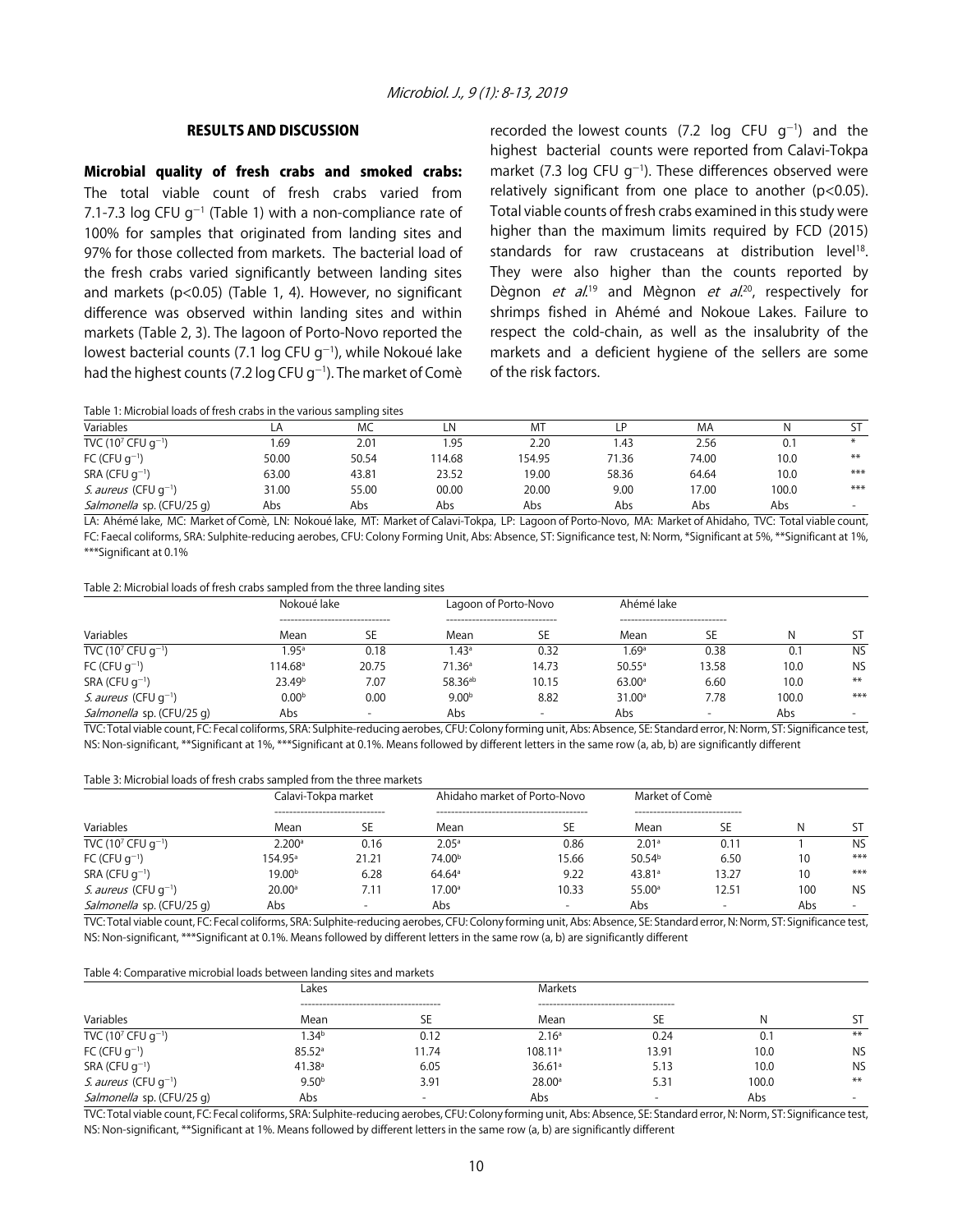Table 5: Correlation between bacterial counts

| Variables        | TVC | FC        | <i>S. aureus</i> | SRA                 |
|------------------|-----|-----------|------------------|---------------------|
| <b>TVC</b>       |     | $-0.357*$ | $0.389*$         | $-0.096^{NS}$       |
| FC               |     |           | $-0.331*$        | $-0.168^{NS}$       |
| <i>S. aureus</i> |     |           |                  | 0.297 <sup>NS</sup> |
| <b>SRA</b>       |     |           |                  |                     |

TVC: Total viable count, FC: Fecal coliforms: SRA: Sulphite-reducing aerobes, \*Significant at 5%, NS: Non-significant

Table 6: Microbial counts from smoked crab samples

| Variables                           |       |                    | Smoked crabs DGAL (2000) Non-compliance (%) |
|-------------------------------------|-------|--------------------|---------------------------------------------|
| TVC (10 <sup>7</sup> CFU $q^{-1}$ ) | 2.43  | 0.005              | 100.00                                      |
| FC (CFU $q^{-1}$ )                  | 23.90 | 10.00              | 30.00                                       |
| SRA (CFU $q^{-1}$ )                 | 4.00  | 2.00               | 46.67                                       |
| <i>S. aureus</i> (CFU $q^{-1}$ )    | 4.00  | 10.00 <sup>2</sup> | 00.00                                       |
| Salmonella sp. (CFU/25 q)           | Abs   | Abs                | 00.00                                       |

TVC: Total viable count, FC: Fecal coliforms, SRA: Sulphite-reducing aerobes, CFU: Colony forming unit, Abs: Absence, DGAL: French general directorate of food

Table 7: Microbial loads of smoked and fresh crabs

| Variables                           | Fresh crabs | Smoked crabs | ST  |
|-------------------------------------|-------------|--------------|-----|
| TVC (10 <sup>7</sup> CFU $q^{-1}$ ) | 1.61        | 2.43         | N٢  |
| FC (CFU $q^{-1}$ )                  | 103.76      | 23.90        | *** |
| SRA (CFU $q^{-1}$ )                 | 37.69       | 4.00         | *** |
| <i>S. aureus</i> (CFU $q^{-1}$ )    | 13.16       | 4.00         | *** |
| Salmonella sp. (CFU/25 q)           | Abs         | Abs          | N۲  |

TVC: Total viable count, FC: Fecal coliforms, SRA: Sulphite-reducing aerobes, CFU: Colony forming unit, Abs: Absence, ST: Significance test, NS: Non-significant, \*\*\*Significant at 0.1%

Regarding the fecal coliforms of these products, their count varied from 50-154.95 CFU  $g^{-1}$  of crab. The counts from landing site samples ranged between 50 and 114.68 CFU  $q^{-1}$ with an average of 85.52 CFU g<sup>-1</sup>, whereas, market samples varied from 50.54-154.95 CFU  $g^{-1}$  with an average of 108.11 CFU  $g^{-1}$  (Table 4). Significant differences were observed between bacterial counts (p<0.01) among markets but not between landing sites (p>0.05). Nevertheless, fecal coliforms load in fresh crabs were lower in Ahémé Lake as compared to the lagoon of Porto-Novo and Nokoué Lake (Table 1). The occurrence of fecal coliforms in fresh crabs is due to the unsafe aquatic environment where they were fished from. Dègnon *et al*.<sup>19</sup> and Mègnon *et al*.<sup>20</sup> reported extremely high levels of fecal coliforms in Lake Ahémé  $($ >650 CFU mL<sup>-1</sup>) and Lake Nokoué (2254 CFU mL<sup>-1</sup>), respectively and attributed the pollution of these waters to anthropic activities. These previous data also justify the fact that crabs from Nokoué Lake were more contaminated by fecal coliforms than those of Ahémé lake and the lagoon of Porto-Novo. Moreover, the high contamination in fecal coliforms can be explained by the increased population living around Nokoué lake<sup>8</sup>.

The level of sulfite-reducing anaerobes bacteria varied from 23.52-63 and 19-64.64 CFU  $g^{-1}$  for fresh crabs collected from landing sites and markets, respectively

(Table 2, 3). The counts were statistically lower from Nokoué Lake as compared to Ahémé and lagoon of Porto-Novo; they also varied between markets (Table 1, p<0.001). Sulphite-reducing anaerobes counts reported in the present study for fresh and smoked crabs were above the standard limits. The lowest counts in fresh crabs were obtained from Nokoué Lake. They were above those reported by Koussémon *et al*.<sup>21</sup> in fresh crabs from Ivory coast, Dègnon *et al*.<sup>19</sup> and Mègnon *et al*.<sup>20</sup> in shrimps fished respectively in Ahémé Nokoué Lakes. The counts were, however, below the counts reported by Gnakadja<sup>22</sup> in shrimps fished in the lagoon of Porto-Novo. The results of this study and those of the above mentioned studies were all non-complaint with the safety standards. This contamination of crabs by sulphite reducing aerobes could imply the presence of *Clostridium botulinum* and C. perfringens in the samples.

Staphylococcus aureus counts varied from 0 (Nokoué Lake) to 31 CFU  $g^{-1}$  (Ahémé Lake) for fresh crabs collected at the landing sites and 17-55 CFU g<sup>-1</sup> for those from the markets. They differed significantly between landing sites and markets but were all in accordance with the standard limits of safety (Table 1, 2). The level of S. aureus-like in fresh crabs in this study is in conformity with the microbiological standards as opposed to the reports of Degnon *et al.*<sup>19</sup>, Gnakadja<sup>22</sup> and Megnon *et al.*<sup>23</sup>.

No fresh crab sample was positive for *Salmonella* sp. and such observation is in line with safety criteria. Similar situations were reported by Degnon *et al*.<sup>19</sup>, Megnon *et al.*<sup>20</sup> and Degnon *et al.*<sup>23</sup> in shrimps. Correlation between measured variables revealed in Table 5 showed that Staphylococcus aureus count from the samples has a low correlation with the total viable count and sulphite-reducing anaerobes count.

Microbial quality of smoked crabs sampled from Dantokpa market: Smoked crab samples showed high non-compliance levels in total viable counts, fecal coliforms and sulphite-reducing anaerobes (100, 30 and 46.67%), respectively. However, S. aureus count was satisfactory regarding GDF/DGAL standards $24$  and none of the samples tested positive for *Salmonella* sp. (Table 6).

Microbial loads of smoked and fresh crabs: Fresh crabs were more contaminated than smoked crabs by fecal coliforms count, sulphite-reducing anaerobes and S. aureus (p<0.001). Nevertheless, the total viable counts of smoked crabs were slightly higher than those of fresh crabs. This difference was however, not significant (p>0.05) (Table 7). Many factors could affect these microbial load of smoked crabs, mainly poor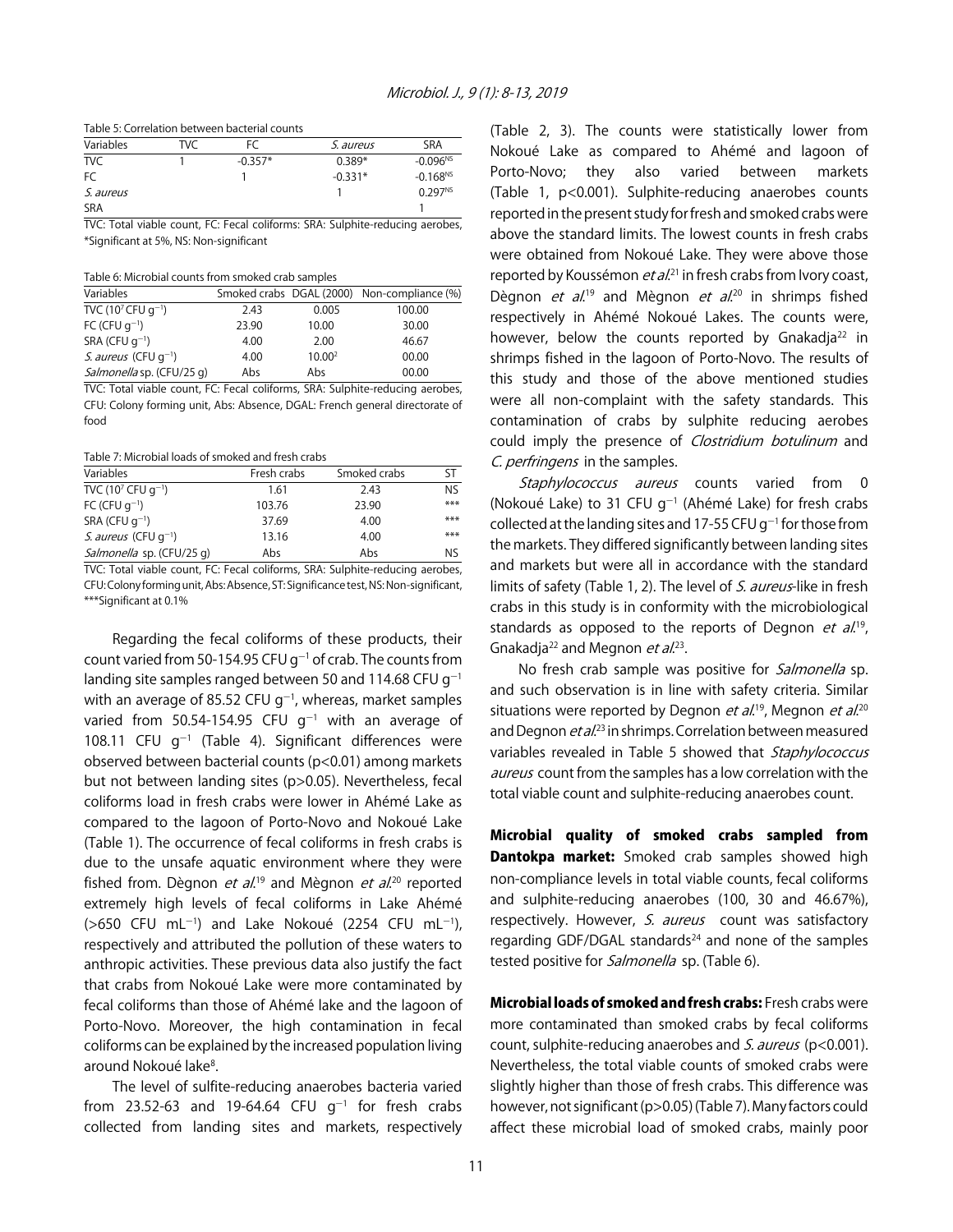hygiene during smoking, use of unsafe water for washing and the use of contaminated utensils as well as poor storage. Heat treatment application like pasteurization is necessary to kill pathogens, but crabs saleswoman sensitization could be recommended for the public health protection.

#### **CONCLUSION**

The bacteriological study of Callinectes amnicola, served to assess the safety risks related to the consumption of this food product. The study revealed a high level of contamination of crabs by fecal coliforms and sulphite-reducing aerobes. The study also revealed that fresh crabs collected from landing sites were less contaminated than those sampled in the markets. It is, therefore, important for fishers and sellers of these products to respect the cold-chain in order to keep the good microbial quality of the products. Consumers are also required to handle these products with good hygiene practices and cook thoroughly before eating.

#### ACKNOWLEDGMENT

Authors are grateful to Polytechnic School of Abomey-Calavi, University of Abomey-Calavi for financial support.

#### **REFERENCES**

- 1. FD., 2012. Annual production of capture fisheries (in tonnes). Fisheries Directorate, pp: 50.
- 2. Sachi, P.S.A., I.Y. Bokossa, C.C. Tchekessi, J.S. Banon, A. Djogbe and R. Bleoussi, 2016. [The shrimp sector in Benin, where brackish water shrimp: Bibliographic synthesis]. Int. J. Innov. Applied Stud., 18: 445-457.
- 3. Gnimadi, A., P. Egboou, E. Dessouassi and A. Gbaguidi, 2008. Analysis of the value chain on the crab sector (Callinectes and Cardiosoma) in Southern Benin. Programme for Sustainable Livelihoods in Fisheries (PMEDP)/DP/MAEP. Interface Afrique, pp: 108.
- 4. FD., 2007. National inventory of fisheries data collection. Fisheries Directorate, pp: 42.
- 5. Desalme, A., D. Quilliot and O. Ziegler, 2004. Food categories. Cah. Nutr. Diet., 39: 217-228.
- 6. Gnohossou, P.M., 2006. The benthic fauna of a West African lagoon (lake Nokoue in Benin): Diversity, abundance, temporal and spatial variations, place in the trophic chain. Ph.D. Thesis, National Polytechnic Institute of Toulouse.
- 7. Adandedjan, D., P. Laleye and G. Gourene, 2012. Macroinvertebrates communities of a coastal lagoon in Southern Benin, West Africa. Int. J. Biol. Chem. Sci., 6: 1233-1252.
- 8. Dovonou, F., M. Aina, M. Boukari and A. Alassane, 2011. Physico-chemical and bacteriological pollution of an aquatic ecosystem and its ecotoxicological risks: The case of lake Nokoue in Southern Benin. Int. J. Biol. Chem. Sci., 5: 1590-1602.
- 9. Vieira, R.H., E.A.D. Lima, D.B.R. Sousa, E.F.D. Reis, R.G. Costa and D.D.P. Rodrigues, 2004. Vibrio spp. and Salmonella spp., presence and susceptibility in crabs *Ucides cordatus*. Rev. Inst. Med. Trop. Sao Paulo, 46: 179-182.
- 10. Delmas, G., N.J. da Silva, N. Pihier, F.X. Weill, V. Vaillant and H. de Valk, 2010. Collective foodborne illness in France between 2006 and 2008. Bull. Epidemiol. Hebd., 31: 344-348.
- 11. Popovic, N.P., A.B. Skukan, P. Dzidara, R. Coz-Rakovac and I. Strunjak-Perovic et al., 2010. Microbiological quality of marketed fresh and frozen seafood caught off the Adriatic coast of Croatia. Veterinarni Medicina, 55: 233-241.
- 12. Matulkova, P., M. Gobin, J. Taylor, F. Oshin, K. O'Connor and I. Oliver, 2013. Crab meat: A novel vehicle for E. coli O157 identified in an outbreak in South West England, August 2011. Epidemiol. Infect., 141: 2043-2050.
- 13. Karim, F., M.G. Mustafa, D.A. Ahsan and M.A.R. Khan, 2015. Bacterial flora of mud crab, Scylla olivacea, collected from different markets of Dhaka city. Bangladesh J. Zool., 43: 55-62.
- 14. Kakara, R.R., S. Geetha, N.M. Krishna, V.G. Rao and K.R. Babu, 2016. Microbial assessment of commercially important crabs from Visakhapatnam fishing harbour, East coast of India. Eur. J. Exp. Biol., 6: 57-61.
- 15. ISO 6887-3:2003, 2003. Food microbiology-Preparation of samples, mother suspension and decimal dilutions for microbiological examination-Part 3: Specific rules for the preparation of fishery products. International Organization for Standardization.
- 16. AFNOR., 1996. Microbiological Analyses. Quality Control of Food Products. Vol. 2, French Standards Association, France, Pages: 545.
- 17. SAS., 2006. Statistical Analysis System: User' Guide. In: Static Analysis: 13th International Symposium, SAS 2006, Seoul, Korea, August 29-31, 2006, Proceedings, Yi, K. (Ed.)., Springer-Verlag, Germany.
- 18. FCD., 2015. Microbiological criteria applicable from 2015 to private labels, first price brands and raw materials in their initial industrial packaging. Federation of Trade and Distribution, pp: 58.